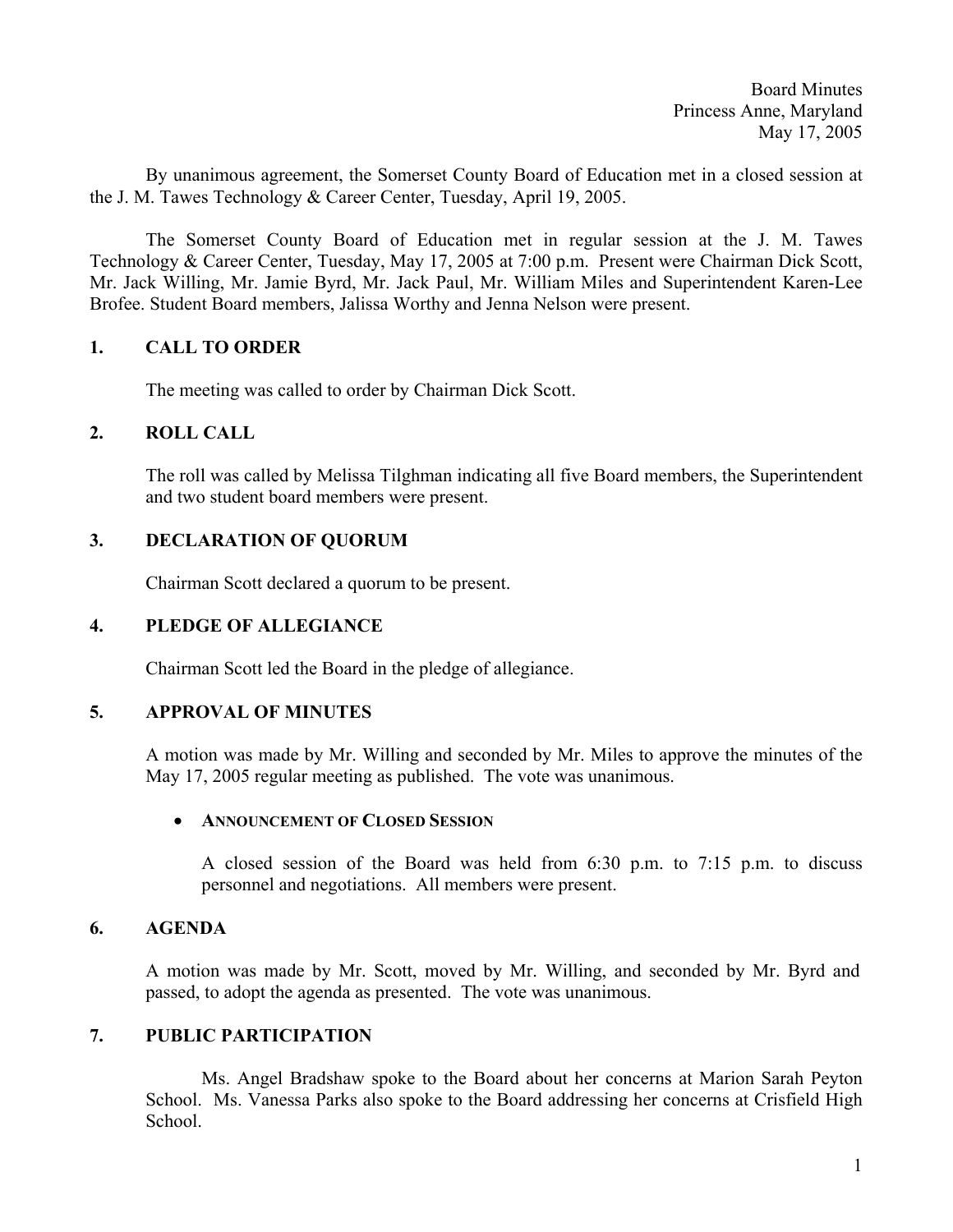### **Board Minutes – May 17, 2005**

## **8. TEACHER OF THE YEAR PRESENTATION**

Teacher of the Year, Pamela South was issued an award by Governor Erlich presented by Delegate Page Elmore.

## **9. STUDENT BOARD MEMBER REPORT**

Miss Jenna Nelson and Miss Jalissa Worthy gave their student board reports. Chairman Scott thanked them for their reports.

## **10. SCHOOL REPORT: JM TAWES TECHNOLOGY AND CAREER CENTER**

Mr. Bloodsworth reported that there has been an increase of CTE students. Programs being offered to CTE students include: Computer Technology and Networking, CSI, Welding, Electricity, and AG Science. The Computer Technology Teacher is really great with children. Mr. Bloodsworth also reported that Welding and Construction class had been combined. Mr. Bloodsworth also informed the Board of the agreement with MSDE. They have agreed that upon completion of the carpentry and masonry courses, a certified certificate will be issued and can be used anywhere in the Unites States.

Mr. Bloodsworth also informed Board members that reading blueprints (C.A.D.) would also be taught. Wor Wic also gives credit for the C.A.D. course if the student makes an average of a B or better.

Mr. Bloodsworth was happy to report that the Construction class participated in a construction project and came in  $5<sup>th</sup>$  in the state.

Mr. Bloodsworth reported that Shiesha Williams, Food Service student, and Mrs. Paige-Bacon went to Johnson and Whales for a developed recipe contest. They were in the top ten and Shiesha received a \$14,000.00 scholarship to Johnson & Whales.

Mr. Bloodsworth ended his report by inviting all Board members to the May 26, 2005 Awards Program at the JM Tawes Technology and Career Center.

## **11. OLD BUSINESS**

## **FACILITIES UPDATE**

A motion was made by Mr. Willing and seconded by Mr. Paul to approve the Minority Business Enterprise Procedures. All Board members unanimously agreed.

 Mr. Daugherty gave an update on last month's mitigation concerning the environmental waterway.

 Mr. Daugherty also presented to the board the \$.05 extra a mile for bus contractors. The Board informed Mr. Daugherty that the extra for bus contractors had already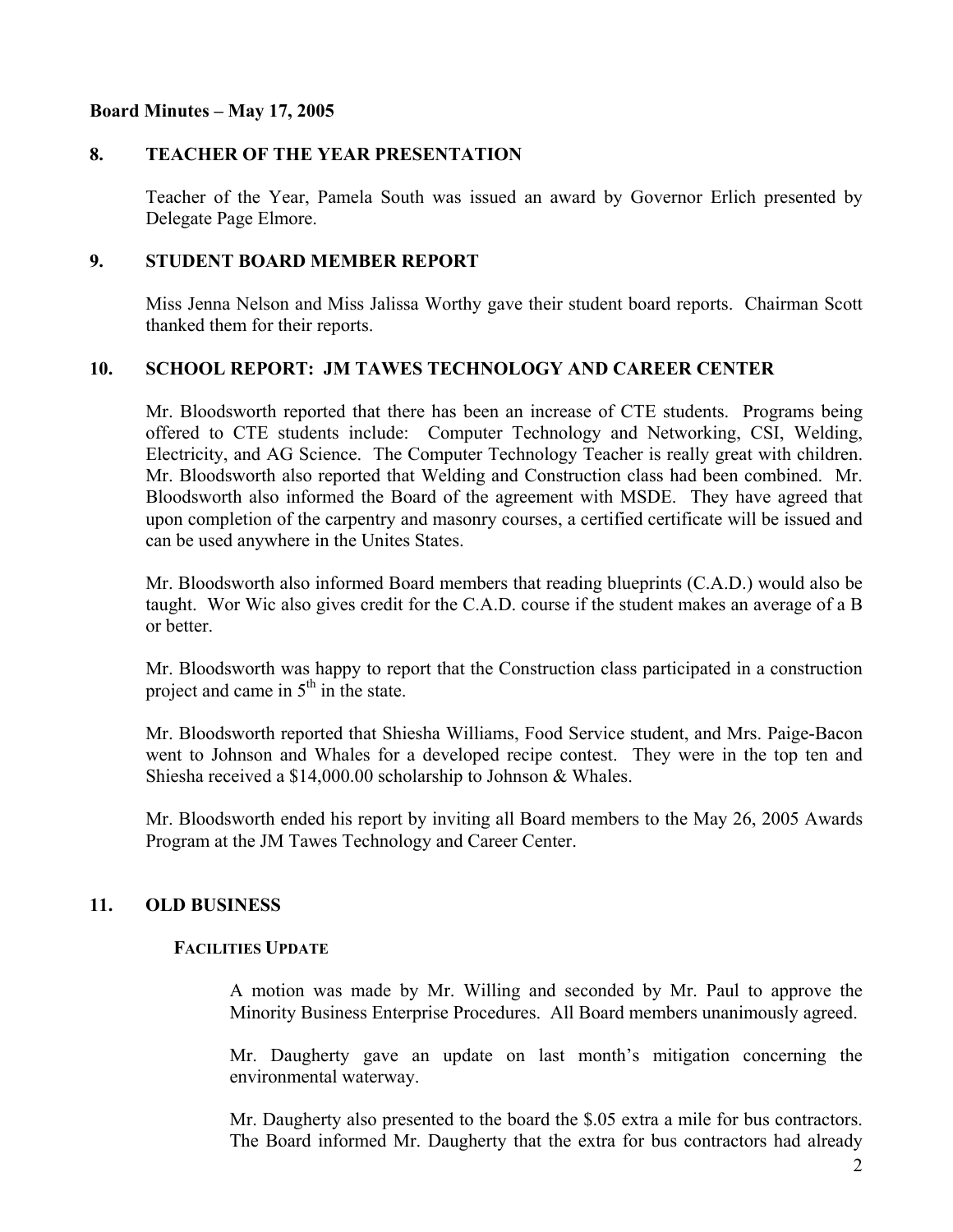been approved. Mr. Byrd suggested that field trip rate should also be increased. Mr. Daugherty will calculate costs and will present in June's board meeting.

# **POLICIES**

 Mrs. Cheek presented policy #600-18 Early School Admissions with changes. A motion was made by Mr. Scott, moved by Mr. Miles and seconded by Mr. Byrd. All Board members unanimously voted to approve the Policy #600-18.

 Dr. Brofee presented the Attendance Policy #600-07. The A motion was made to put the policy on the agenda for June 21, 2005 for the next board meeting.

## **12. NEW BUSINESS**

#### **A. SPECIAL EDUCATION STAFFING PLAN**

Mrs. Betsy Reich presented and will seek approval at next month's board meeting.

#### **B. HUMAN RESOURCES REPORT**

Upon recommendation of Mr. Lawson, a motion was made by Mr. Scott, moved by Mr. Byrd and seconded by Mr. Miles to approve the Human Resources report. All board members unanimously agreed.

Mr. Lawson informed the Board that Somerset County Public Schools, the University of Maryland Eastern Shore, Wor-Wic Community College, and Chesapeake Organization were collaborating to recruit teachers to the Shore.

#### **C. FINANCE REPORT**

- **1.** Mrs. Vicki Miller presented the budget. The Board was referred to the monthly report and shown that revenue expenditures were on target.
- **2.** Mrs. Vicki Miller briefed the board on the Food Service Report. The Board was referred to the monthly report. There is still a deficit but will be significantly less than 03-04.

#### **D. POLICIES**

- **1. Renaming of Guidance Counselors to School Counselors** Mrs. Renee McLaughlin presented and the board agreed.
- **2. Bullying and Harassment Policy #600-34**

Mrs. Renee McLaughlin presented policy to Board. The item was discussed with changes and will be presented for approval at next month's board meeting.

## **13. Superintendent & Board Member Comments**

Dr. Brofee informed the Board that the County Commissioners were in support of the Operating Budget and the Capital Budget. Dr. Brofee also presented the Board with an explanation of expenditures for the 2.6 million dollars in Thornton funding.